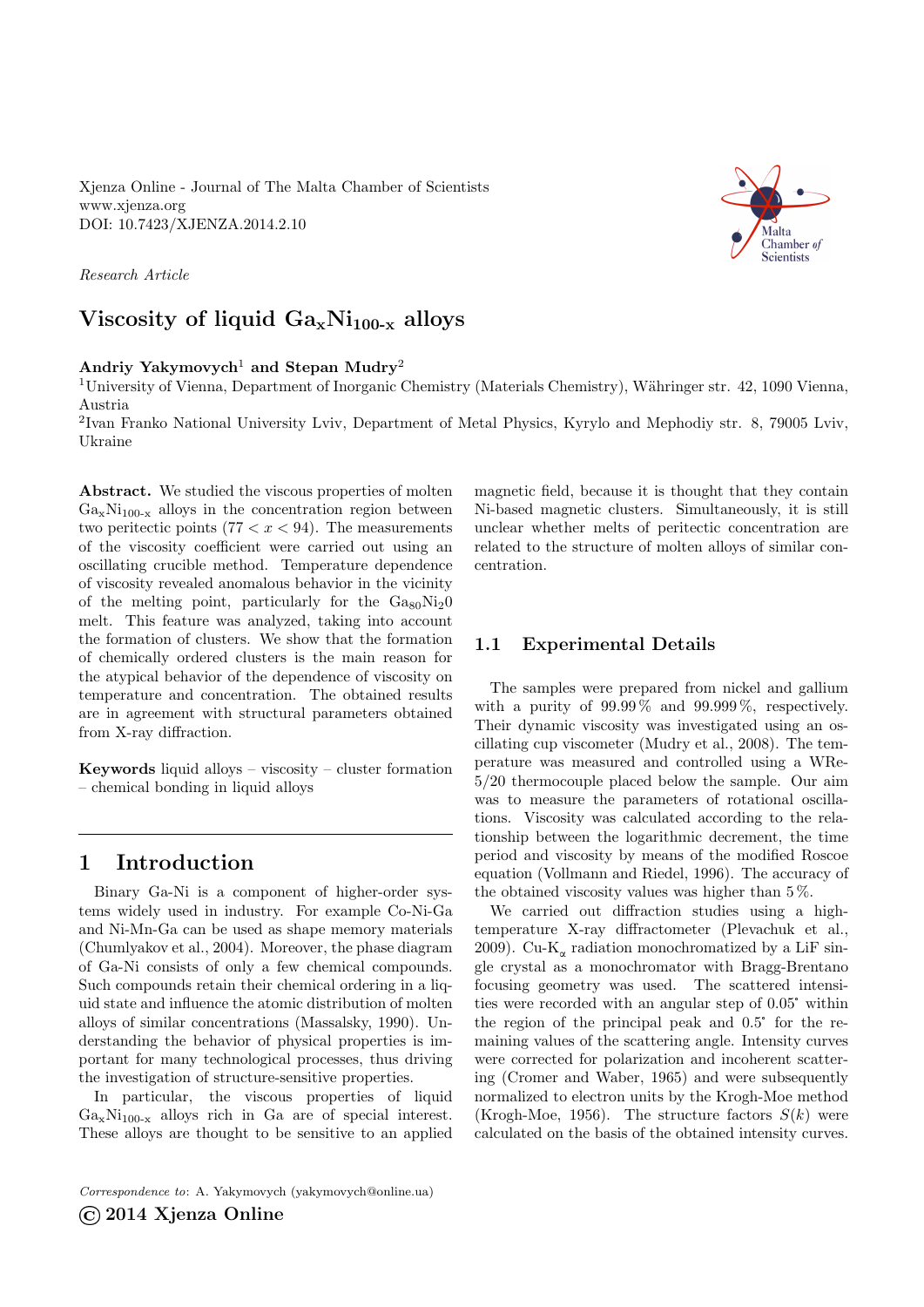## 2 Results and discussion

The temperature dependence of the dynamic viscosity of the melts under investigation showed differing (Arrhenius or non-Arrhenius) behavior, dependent on the alloy composition (Figure [1\)](#page-1-0). Particularly, for the molten  $\rm Ga_{94}Ni_{6}$  alloy, the viscosity increased with a decrease in temperature according to the Arrhenius law:

$$
\eta = A \exp^{\left(\frac{E}{RT}\right)}\tag{1}
$$

<span id="page-1-1"></span>where  $\eta$  is the viscosity coefficient of the liquid; A is a constant;  $E$  is the activation energy of viscous flow;  $R$ is the universal gas constant;  $T$  is the temperature. The values of parameters  $A$  and  $E$  are given in [1.](#page-2-6)

<span id="page-1-0"></span>

Figure 1: The temperature dependence of viscosity for liquid  $Ni_{100-x}Ga_x$  alloys.

Experimental data of the viscosity versus temperature can be used to calculate the activation energy of viscous flow  $E$  by fitting into the Arrhenius-type equation, given by equation [1.](#page-1-1)

As seen in Table [1,](#page-2-6) a small addition of Ni to Ga (6 at. %) decreases the activation energy, while higher contents of Ni causes a drastic increase of the activation energy. The viscosity isotherm, together with the dependence of the activation energy of viscous flow on the content of Ni is presented in Figure [2.](#page-1-2) For alloys with 6 at. % nickel, the viscosity coincides with that of liquid Ga. Following the addition of nickel, the viscosity coefficient increased. In contrast to viscosity, the activation energy increased when nickel content was 20 at. %.

The data indicates that the energy of activation assumed higher values at temperatures close to the melting point. Taking into account these data, as well as the dependence of viscosity on temperature and concentration, we conclude that the addition of Ni atoms significantly affects the viscous properties of melts enriched with Ga.

<span id="page-1-2"></span>

Figure 2: Isothermal viscosity (upper figure) and activation energy (bottom figure) for liquid  $Ga_xNi_{100-x}$  alloys at 1173 K.

The obtained results suggest that Ni atoms diluted in Ga are randomly distributed and preferentially surround themselves with neighbours unlike them. With an increase in Ni content, the interaction of unlike atoms becomes stronger, which results in an increase in viscosity and in the energy of activation. When the concentration of Ni reaches 20 at. %, such interaction is even stronger and promotes the formation of chemically ordered structural units (clusters). Thus, we were able to identify two major factors responsible for an increase in both the viscosity and the energy of activation, i.e. the preferred interaction of unlike atoms that result in the formation of chemically ordered clusters and an increase in the size of such clusters.

Naturally, such changes in the interatomic interaction must be related to structural features in the liquid state. Therefore, we also carried out diffraction studies of these liquid alloys. The structure factors  $S(k)$ revealed a profile atypical for metallic melts Figure [3.](#page-2-7) All curves were different from the  $S(k)$  for liquid Ga. Although the content of Ga prevailed in this alloy, the structure factors were significantly different from those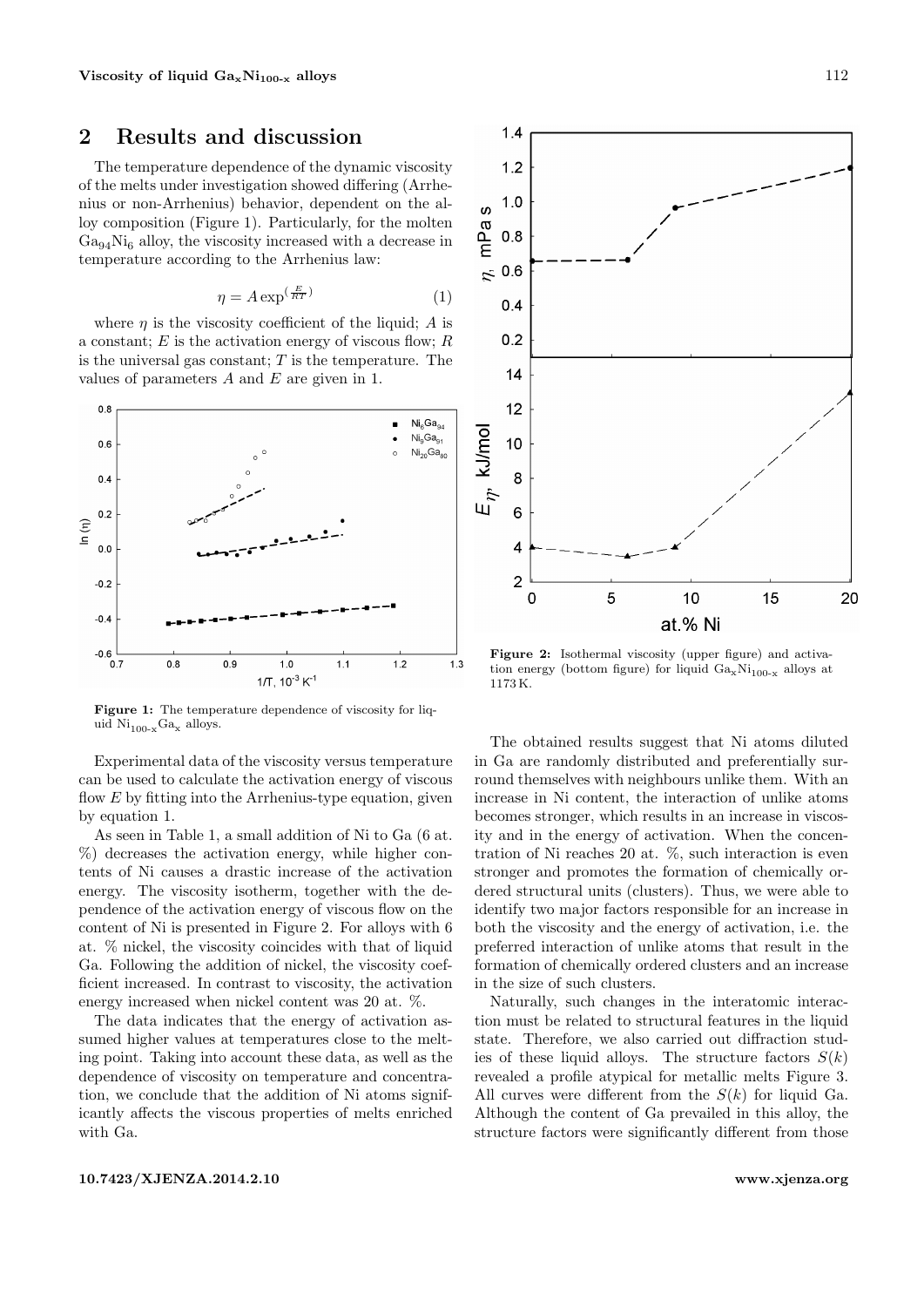<span id="page-2-6"></span>

| Alloy composition (at.%) A (mPas) $E$ (kJ mol <sup>-1</sup> ) Source |      |      |                                   |
|----------------------------------------------------------------------|------|------|-----------------------------------|
| Ga                                                                   | 0.44 |      | 4.00 (Battezzati and Greer, 1989) |
| $Ga_{94}Ni_6$                                                        | 0.53 | 2.14 | this work                         |
| $Ga_{91}Ni_9$                                                        | 0.64 | 4.00 | this work                         |
| $Ga_{80}Ni_{20}$                                                     | 0.32 |      | 12.94 this work                   |

Table 1: Activation energies for Ga-enriched melts.

of Ga. A wide principal peak can be interpreted as a sum of submaxima corresponding to structural units with atomic distribution, the structure of which was similar to that of Ga and Ni, respectively. The profile of the principal peak changes significantly upon the addition of Ni atoms. This profile corresponded to the diffraction peaks of  $Ga_4Ni$ ,  $Ga_3Ni_2$  and GaNi formed due to peritectic reactions. It is possible that molten alloys enriched with Ga rearrange their atomic distribution upon cooling in order to form clusters whose structure would be similar to that of the above-mentioned chemical compounds.

<span id="page-2-7"></span>

Figure 3: Structural factors for Ga-Ni liquid alloys (upper figure) compared with diffraction patterns for intermetallic phases of GaNi (1),  $Ga_3Ni_2$  (2) and  $Ga_4Ni$  (3) (bottom figure).

Taking into account these features, we assume that a certain fraction of Ni atoms form chemically ordered clusters with a structure similar to that of Ni. These clusters are randomly distributed in the matrix of Ga. The fraction of clusters increases with an increase in the content of Ni. This assumption is in accordance with the results of viscosity measurements.

### 3 Conclusions

The changes of the viscosity coefficient with temperature and concentration for Ga-enriched molten  $Ga_xNi_{100-x}$  alloys revealed the existence of inhomogeneous structure, characterized by the presence of a Gabased matrix and  $Ga_nNi_m$  clusters with a wide range of compositions. The viscosity data are in agreement with the results of X-ray diffraction, which also confirm the trend to chemical ordering in the liquid state for Ga-enriched alloys of the Ni-Ga binary system.

#### References

- <span id="page-2-8"></span>Battezzati, L. and Greer, A. (1989). The viscosity of liquid metals and alloys. Acta Metall. 37, 1791– 1802.
- <span id="page-2-0"></span>Chumlyakov, Y. I., Kireeva, I., Karaman, I., Panchenko, E., Zakharova, E., et al. (2004). Orientational dependence of shape memory effects and superelasticity in CoNiGa, NiMnGa, CoNiAl, FeNiCoTi and TiNi single crystals. Russ. Phys. 47(9), 893– 914.
- <span id="page-2-4"></span>Cromer, D. and Waber, J. (1965). Scattering factors computed from relativistic Dirac-Slater wave functions. Acta Cryst. 18, 104–109.
- <span id="page-2-5"></span>Krogh-Moe, J. (1956). A method for converting experimental X-ray intensities to an absolute scale. Acta Cryst. 9, 951–953.
- <span id="page-2-1"></span>Massalsky, T. (1990). Binary Alloy Phase Diagrams (2nd). ASM, Materials Park, OH.
- <span id="page-2-2"></span>Mudry, S., Sklyarchuk, V. and Yakymovych, A. (2008). Influence of doping with Ni on viscosity of liquid Al. J. Phys. Stud. 12(1), 1601–1605.
- <span id="page-2-3"></span>Plevachuk, Y., Sklyarchuk, V., Yakymovych, A. and Shtablavyi, I. (2009). Methods and facilitirs for thermodynamical and structure investigations of liquid metallic alloys. In Proceedings of the 6th in-